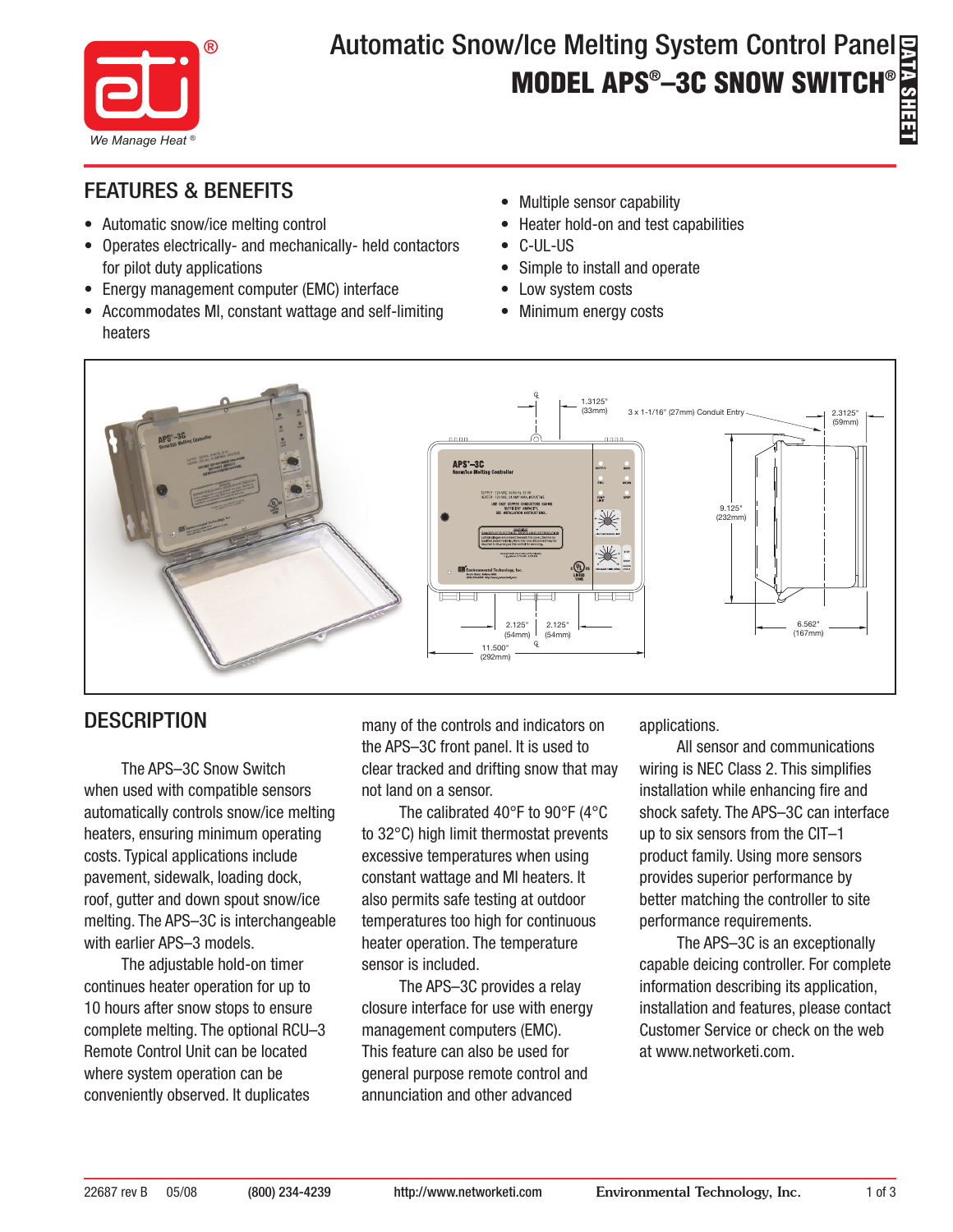## **SPECIFICATIONS**

| <b>General</b>                                    |                                                                                                                                                                                     |
|---------------------------------------------------|-------------------------------------------------------------------------------------------------------------------------------------------------------------------------------------|
| Area of use                                       | <b>Nonhazardous locations</b>                                                                                                                                                       |
| Approvals                                         | Type 873<br><b>Temperature Regulating Equipment</b><br><b>LISTED</b><br>109R                                                                                                        |
| <b>Enclosure</b>                                  |                                                                                                                                                                                     |
| Protection                                        | <b>NEMA 3R</b>                                                                                                                                                                      |
| <b>Cover attachment</b>                           | Hinged polycarbonate cover, lockable                                                                                                                                                |
| <b>Entries</b>                                    | $3 \times 1 - 1/16$ " entries                                                                                                                                                       |
| <b>Material</b>                                   | Polycarbonate                                                                                                                                                                       |
| Mounting                                          | Wall mounted                                                                                                                                                                        |
| <b>Control</b>                                    |                                                                                                                                                                                     |
| Supply                                            | ETI PN 22470: 120 VAC, 50/60 Hz, 35 VA<br>ETI PN 22471: 208-240 VAC, 50/60 Hz, 35 VA                                                                                                |
| Load                                              | ETI PN 22470: 120 VAC, 24 amp max. inductive                                                                                                                                        |
|                                                   | ETI PN 22471: 240 VAC, 24 amp max. inductive<br>Form C                                                                                                                              |
| Contact type<br><b>Maximum Ratings</b>            | Voltage: 240 VAC                                                                                                                                                                    |
|                                                   | Current: 24 amps                                                                                                                                                                    |
| Heater hold-on timer                              | 0 to 10 hours; actuated by snow stopping or toggle switch                                                                                                                           |
| <b>System test</b>                                | Switch toggles the heater contact on and off. If temperature exceeds high limit, heater<br>cycles to prevent damage.                                                                |
| <b>Snow/Ice Sensors</b>                           |                                                                                                                                                                                     |
| Sensor type                                       | Up to 6 sensors from the CIT-1 product family                                                                                                                                       |
| Circuit type                                      | <b>NEC Class 2</b>                                                                                                                                                                  |
| Lead length                                       | Up to 500' (152m) using 18 AWG 3-wire jacketed cable<br>Up to 2,000' (609m) using 12 AWG 3-wire jacketed cable                                                                      |
| <b>High Limit Thermostat</b>                      |                                                                                                                                                                                     |
| Adjustment range                                  | 40°F to 90°F (4°C to 32°C)                                                                                                                                                          |
| Dead band                                         | $1^{\circ}F(0.6^{\circ}C)$                                                                                                                                                          |
| Sensor type                                       | Thermistor network                                                                                                                                                                  |
| <b>Circuit type</b>                               | <b>NEC Class 2</b>                                                                                                                                                                  |
| Lead length                                       | Up to 500' (152m) using 18 AWG 2-wire jacketed cable<br>Up to 1,000' (304m) using 12 AWG 2-wire jacketed cable                                                                      |
| <b>Energy Management Computer (EMC) Interface</b> |                                                                                                                                                                                     |
| Inputs                                            | OVERRIDE ON (10 ma dry switch contact)<br>OVERRIDE OFF (10 ma dry switch contact)                                                                                                   |
| <b>Outputs</b>                                    | SUPPLY (10 ma dry switch contact)<br>SNOW (10 ma dry switch contact)<br>HEAT (10 ma dry switch contact)<br>HIGH TEMP (10 ma dry switch contact)<br>ALARM (10 ma dry switch contact) |
| <b>Environmental</b>                              |                                                                                                                                                                                     |
| Operating temperature                             | $-40^{\circ}$ F to 160°F ( $-40^{\circ}$ C to 71°C)                                                                                                                                 |
| Storage temperature                               | $-50^{\circ}$ F to 180 $^{\circ}$ F ( $-45^{\circ}$ C to 82 $^{\circ}$ C)                                                                                                           |